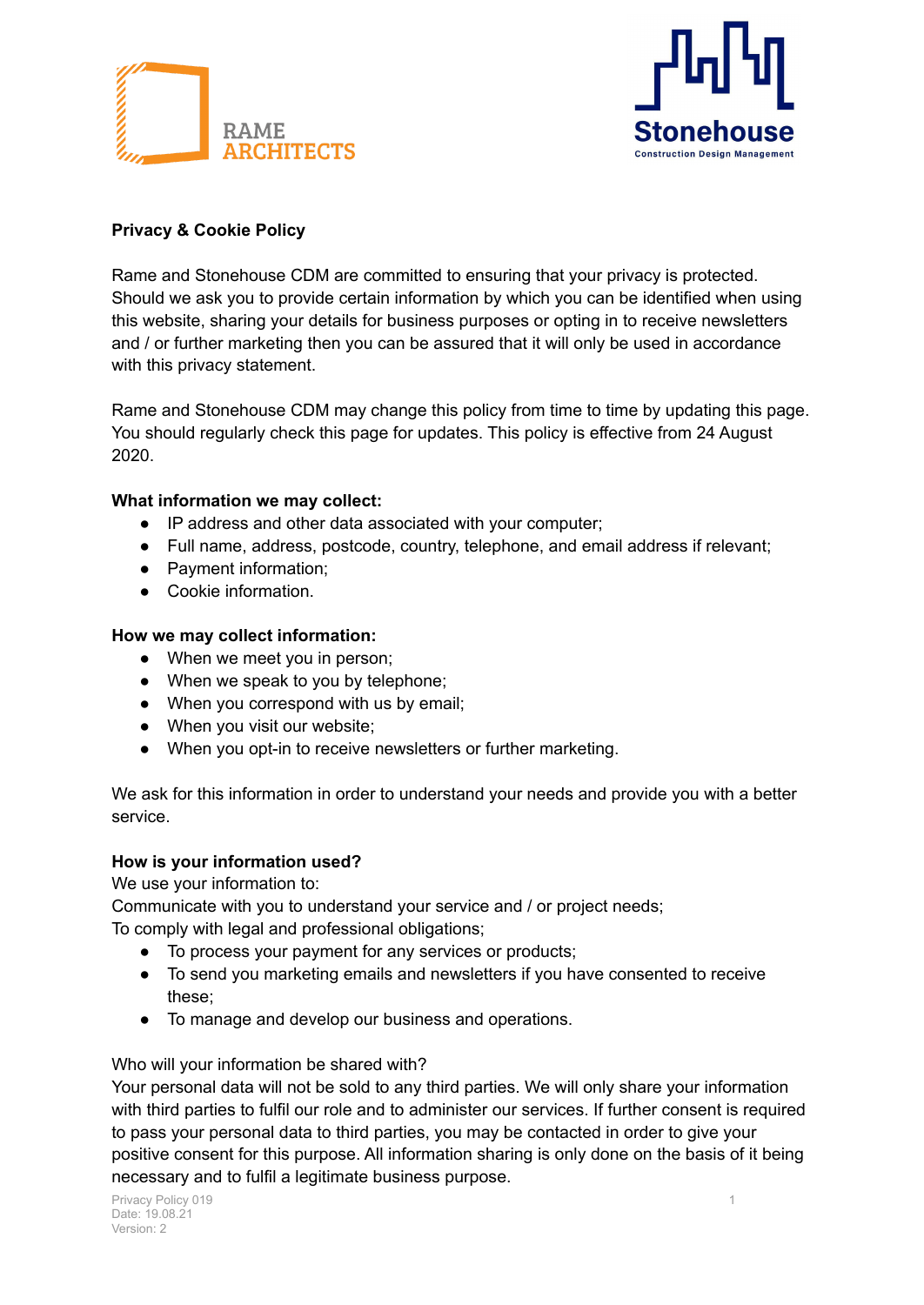



Your personal data may also be shared if we are under a duty to disclose or share your personal data in order to comply with any legal obligation or in order to enforce or apply our terms of use on this website and other agreements.

## **Your consent**

By submitting / providing us with your personal information you consent to the use of that information as set out in this Privacy Policy.

#### **Security**

We are committed to ensuring that your information is secure. In order to prevent unauthorised access or disclosure, we have put in place appropriate procedures to safeguard and secure the information we collect.

#### **Photography**

We regularly photograph our projects and activities. We use our photos to be included in our files, folders and documents relating to a project and on various platforms including our website and social media. We also share photos with clients and third parties, such as suppliers for project purposes.

We store our photography indefinitely in a secure cloud service.

If you would like us to remove a photograph that we hold due to the image including you, or it is misrepresented, please contact us by emailing info@ramearchitects.co.uk.

#### **Cookie Policy**

A cookie is a small file which asks permission to be placed on your computer's hard drive. Once you agree, the file is added and the cookie helps analyse web traffic or lets you know when you visit a particular site. Cookies allow web applications to respond to you as an individual. The web application can tailor its operations to your needs, likes and dislikes by gathering and remembering information about your preferences.

We use traffic log cookies to identify which pages are being used. This helps us analyse data about web page traffic and improve our website. We only use this information for statistical analysis purposes and then the data is removed from the system.

Overall, cookies help us provide you with a better website, by enabling us to monitor which pages you find useful and which you do not. A cookie in no way gives us access to your computer or any information about you, other than the data you choose to share with us.

You can choose to accept or decline cookies. Most web browsers automatically accept cookies, but you can usually modify your browser setting to decline cookies if you prefer. This may prevent you from taking full advantage of the website. Please see our Cookie Policy for further information about the cookies we use.